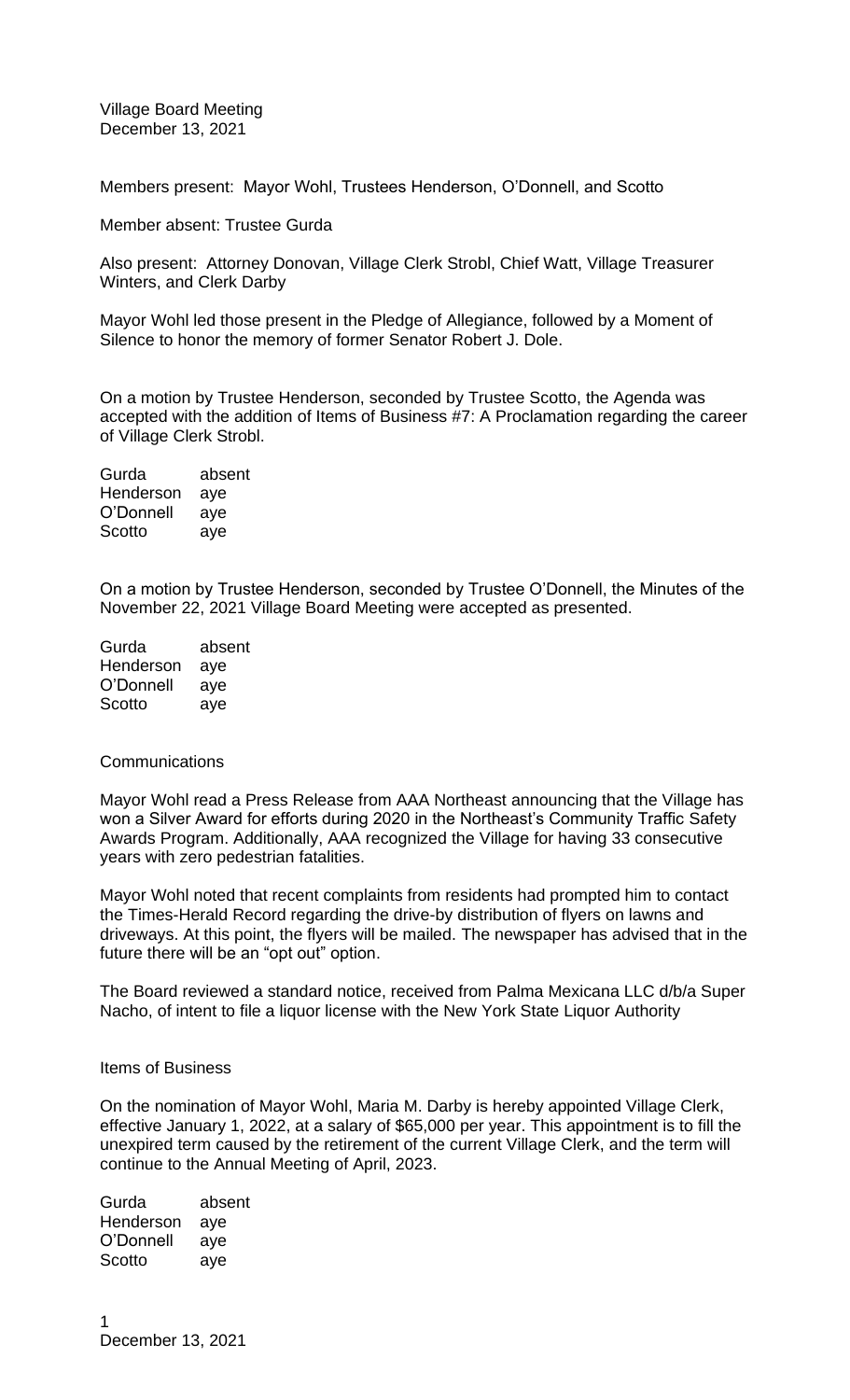On a motion by Trustee O'Donnell, seconded by Trustee Henderson, Michael L. Prechtel is hereby appointed Part Time Court Attendant for the Village of Goshen at a salary of \$18.23 per hour.

This appointment is effective upon successful completion of pre-employment physical and paperwork and a background check.

Gurda absent Henderson aye O'Donnell aye Scotto aye

# TOWN OF GOSHEN/VILLAGE OF GOSHEN Joint Resolution

# RESOLUTION AUTHORIZING THE DEMOLITION OF THE SALESIAN SCHOOL **BUILDING**

The following was moved by Trustee O'Donnell, and seconded by Trustee Scotto:

WHEREAS, the Town of Goshen (Town) owns a parcel of property in the Village of Goshen (Village) located at 1 Craigville Road in the Village's Rural Density Residential (RR) and Architectural Design (ADD) Zoning Districts (49.1 acres) ("Salesian Property"); and

WHEREAS, the Salesian Property contains a long-abandoned Salesian school building ("Salesian School Building"), and said building is located outside of the boundary of the Village's ADD district; and

WHEREAS, pursuant to an Intermunicipal Agreement between the Town and the Village dated October 29, 2003, although the title to the property is in the name of the Town, the Town and the Village have agreed to exercise joint control over the ultimate use, development, maintenance and operation of the Salesian Property; and

WHEREAS, the Town desires to proceed with the demolition of the abandoned Salesian School Building (the "Project") through the competitive bidding process, including mandating compliance with the State's prevailing wage requirements, and funding the demolition through the Town's General "A" Fund monies, Bond Anticipation Notes (BANs) charged to the Town's General "A" Fund, or a combination of the same; and

WHEREAS, under the Village of Goshen's Zoning Code the Project requires oversight, approvals and permits from the Village; and

WHEREAS, the Town and Village have reviewed this Project in the context of the decision of the New York Court of Appeals in *In re County of Monroe*, 72 N.Y. 2d 338 (1988) considering the *County of Monroe's* "balancing of public interests" test, and have found as follows regarding the applicability of the zoning and land use regulatory jurisdiction of the Village and its agencies over the Project ("Monroe Inquiry"):

- 1. Neither the Village nor the Town is a legally superior jurisdiction to the other and, therefore, neither is entitled to any preference regarding general municipal powers and this Project.
- 2. The Project is for a governmental purpose that benefits both the residents of the Village and those Town residents outside of the Village.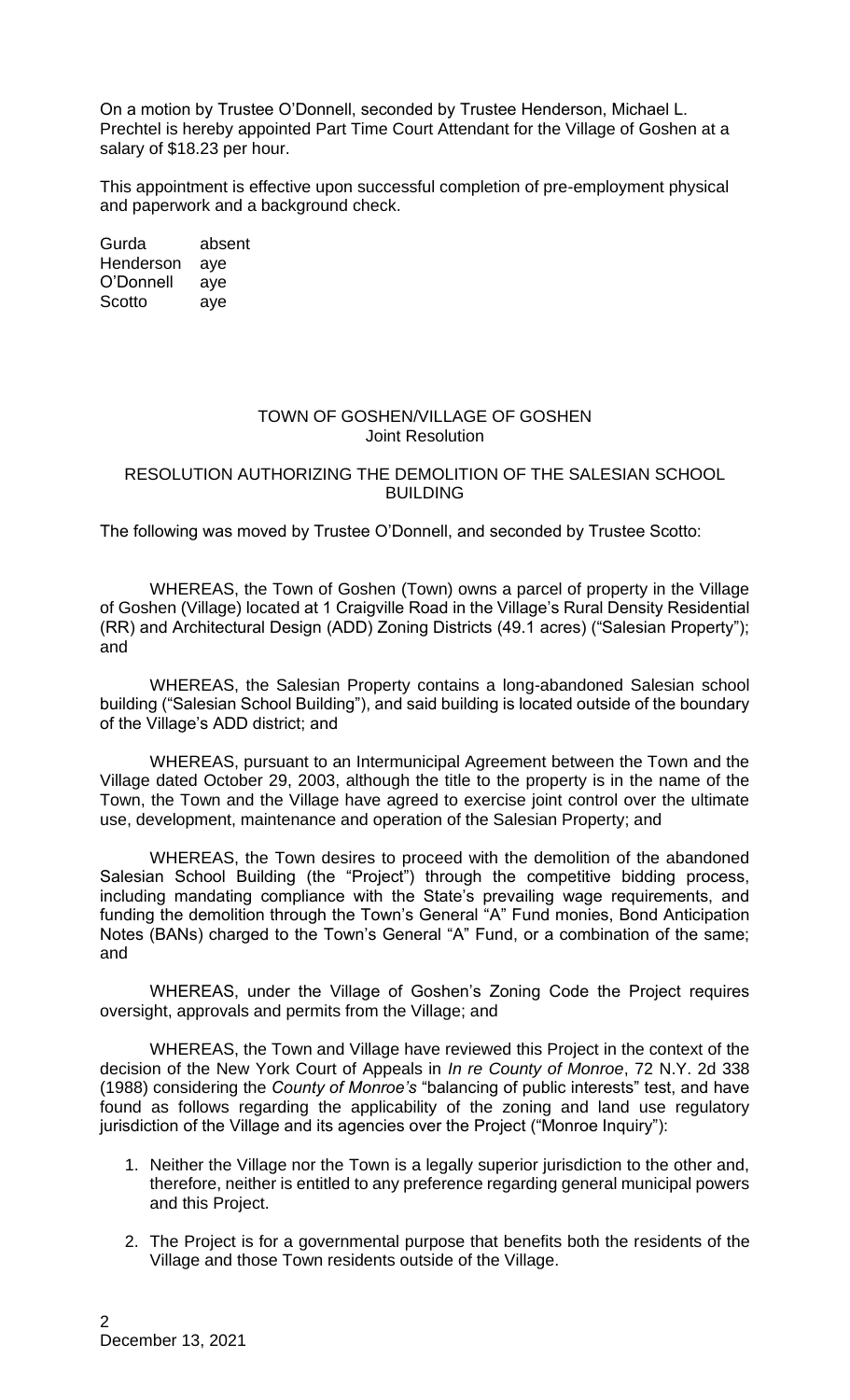- 3. Enforcement of the Village's zoning laws will have no substantive impact on the Project, involving simply the demolition of a building and the necessary associated protective measures, but the process of obtaining such approvals may unnecessarily delay the project's completion. Protection of both the Village and Town will be served by the Town's insurances and the joint and coordinated oversight of the project by both the Town and Village Building Inspectors.
- 4. The impact upon both the Town and Village's legitimate local interests are identical and serve the Town's residents both within and without the Village.

NOW THEREFORE, after due deliberations, the Town and Village of Goshen, acting by and through their respective Town Board and Village Board of Trustees, hereby agree as follows:

RESOLVED, that the Town and Village authorize the undertaking of the Project in accordance with the various rights and responsibilities set forth in the above-mentioned Intermunicipal Agreement, and it is further

RESOLVED, that the Project will be undertaken as a public works project subject to the New York State competitive bidding and prevailing wage laws, with the Town providing insurance coverage for the Project with the appropriate provision of bonds and insurances and the indemnifications of the Town and Village by the contractors performing the work for the Project, and it is further

RESOLVED, that the financing for the Project will be accomplished by the Town's use of its General "A" Fund monies, Bond Anticipation Notes (BANs) charged to the Town's General "A" Fund, or a combination of the same, ensuring, consistent with the intent of the provisions of the above-mentioned Intermunicipal Agreement, that there be no resulting double taxation on Village residents, and it is further

RESOLVED, that the Town is exempt from the Village's zoning and permitting regulations for the Project, and it is further

RESOLVED, that the Town and Village Building Inspectors will jointly oversee the inspection of the Project for the benefit of both the Town and Village.

Trustee Gurda absent Trustee Henderson aye Trustee O'Donnell aye Trustee Scotto aye

The following was moved by Trustee Scotto, and seconded by Trustee Henderson:

**WHEREAS**, pursuant to a Resolution duly adopted by the Village Board on August 23, 2021, the Village of Goshen did resolve to convey certain real property located at 15 New Street and designated on the Tax Map as Section 111, Block 16, Lot 2, commonly known as the "Dikeman Firehouse" to the Goshen Volunteer Ambulance Corps. ("GOVAC"); and

**WHEREAS**, the terms of said Resolution required the closing of title to occur within 90 days; and

**WHEREAS**, the Village stands ready, willing and able to convey title the said Premises but GOVAC is unable to complete the transaction at this time and has therefore requested an extension of 90 days to complete the transaction; and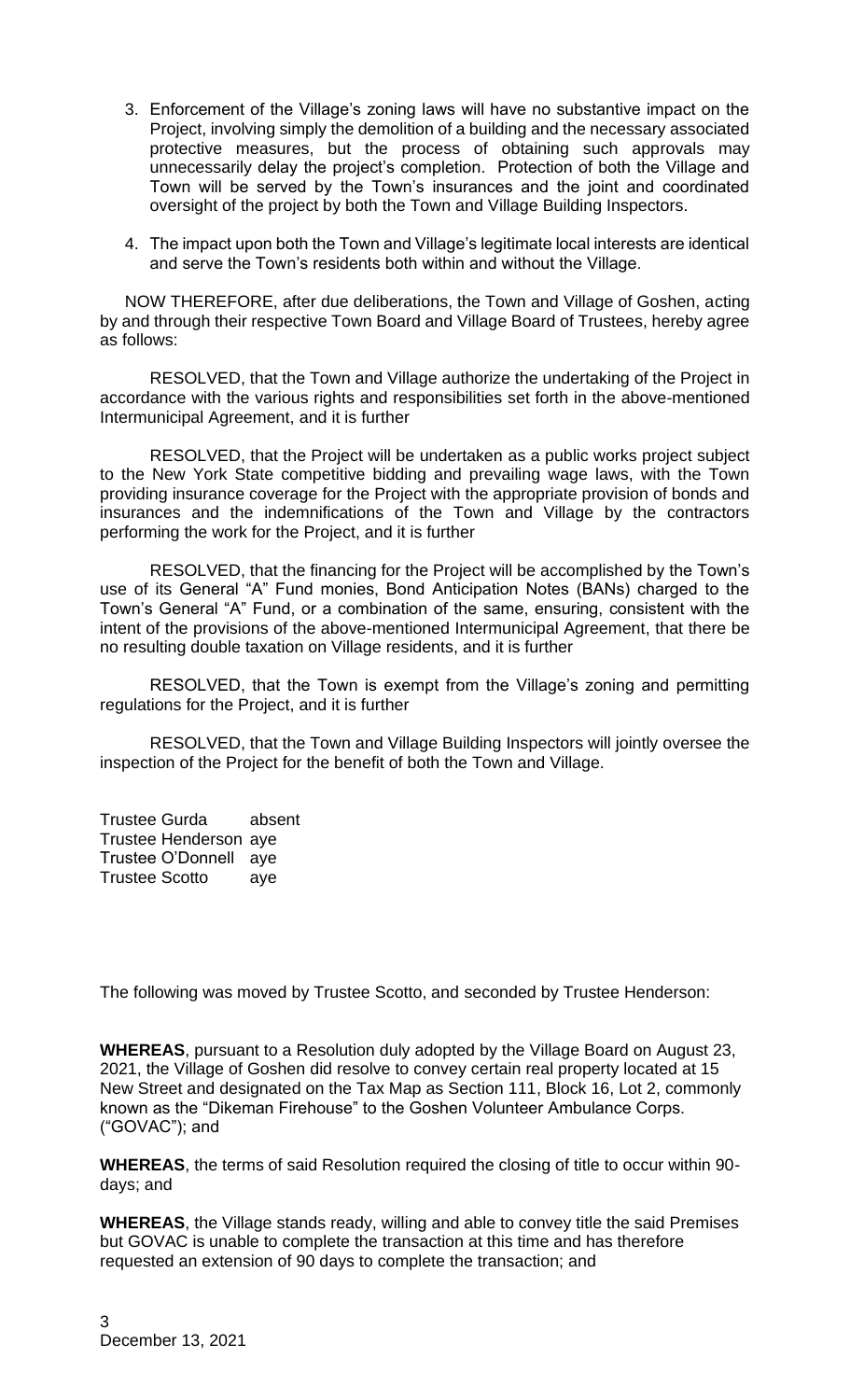**WHEREAS**, the Village hereby determines that there will be no prejudice to any party by this extension of time given that GOVAC occupies the property as a Tenant and is responsible for all repairs, maintenance and upkeep of the building and further hereby determines that the granting of the extension is in the overall public interest;

## **NOW**, **THEREFORE**, it is hereby

**RESOLVED**, that the time period within which GOVAC must close title on the Dikeman Firehouse is hereby extended a period of 90-days, i.e., until March 14, 2022; and it is further

**RESOLVED**, that all other terms, conditions and provision of the Resolution duly adopted on August 23, 2021 shall remain in full force and effect.

| absent |
|--------|
| aye    |
| aye    |
| aye    |
|        |

The following was moved by Trustee O'Donnell, and seconded by Trustee Henderson:

The Annual Election of the Village of Goshen will be held at Village Hall, 276 Main Street, Goshen, New York, on Tuesday, March 15, 2022.

Polls will open at 9:00 a.m., and close at 9:00 p.m. that same day.

A vote resulted as follows:

| Gurda     | absent |
|-----------|--------|
| Henderson | aye    |
| O'Donnell | aye    |
| Scotto    | ave    |

On a motion by Trustee Scotto, seconded by Trustee O'Donnell, bills as examined by members of the Board were approved in accordance with Abstract 2021/2022 number 6, check numbers 19857 through 19984 in the amount of \$1,388,921.46.

| Gurda     | absent |
|-----------|--------|
| Henderson | aye    |
| O'Donnell | aye    |
| Scotto    | aye    |
|           |        |

Mayor Wohl read a Proclamation, and presented it to retiring Village Clerk Strobl, who expressed gratitude to those present.